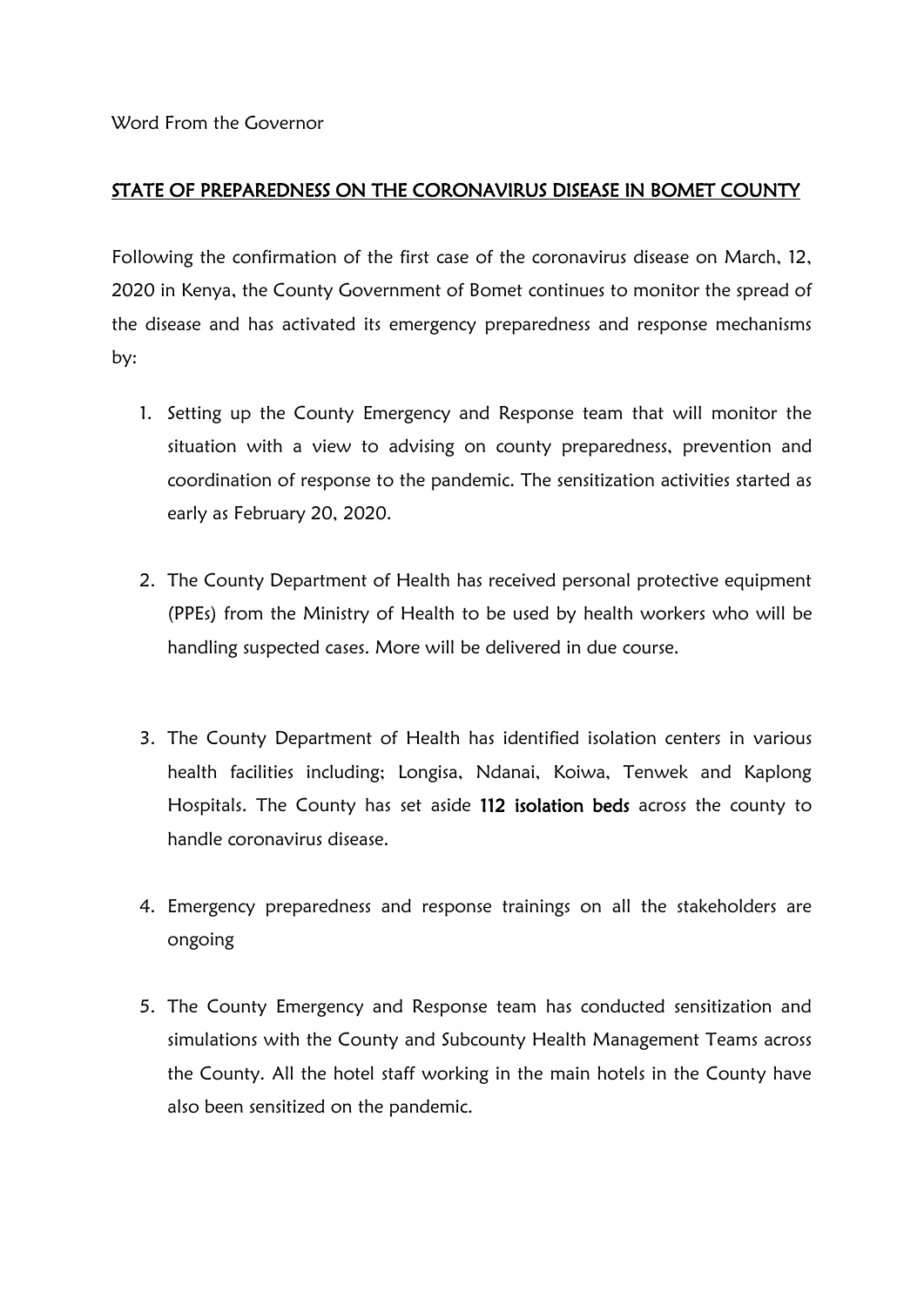In line with the President's directives on precautional measures to minimize the spread of Coronavirus disease, on March 15, 2020, I hereby issue the following advisories;

- 1. Avoid congestions and public gatherings.
- 2. All open-air market places have been suspended for the next thirty days.
- 3. All recreational facilities such as night clubs and bars are hereby closed for the next thirty days. Restaurants and hotels are advised to strictly adhere to public health guidelines.
- 4. Visits by members of the public to the county government offices are suspended for the next 30 days. However, the County Government will continue offering critical and essential services for instance, Security, Health, Water, Disaster, Finance, Agriculture and Livestock.
- 5. All public participation, ward meetings and ward visits are hereby suspended.
- 6. Hawking of food is now prohibited.
- 7. Shaking of hands and hugging are discouraged. Maintain a social distance of at least 3 meters from one other.
- 8. Residents are advised to wash hands thoroughly with soap and running water or use sanitizers.
- 9. Members of the public are advised to identify and report persons who had recently travelled outside the country and county to the authorities using our emergency numbers.
- 10. Members of the public are advised to postpone weddings, local Sacco meetings, fundraisings and any other public gatherings.
- 11. Public transport operators including *matatus*, taxis and boda bodas should offer sanitizers.